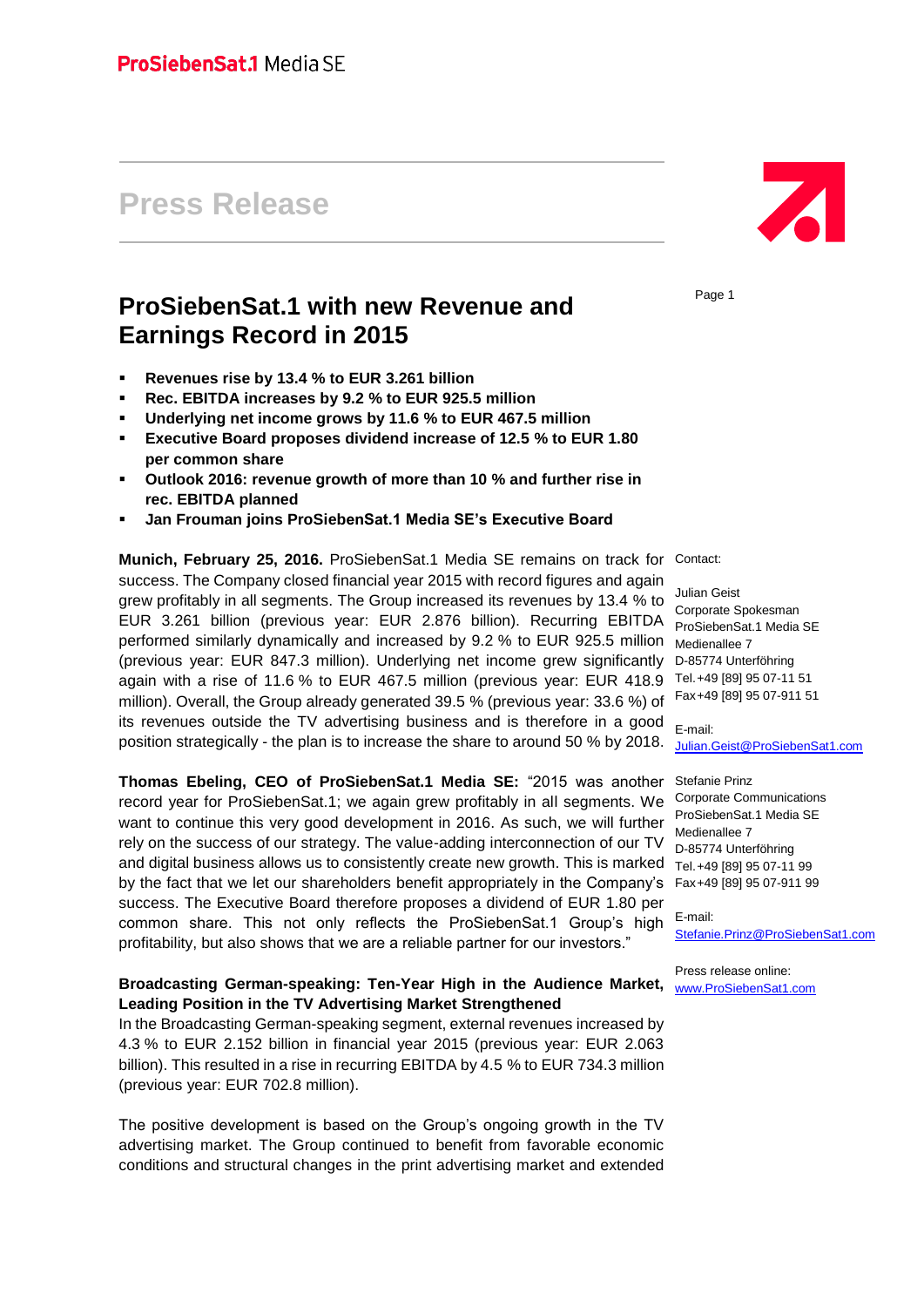

Page 2 of 5

its leading position to a gross market share of 44.4 % (previous year: 44.0 %). At the same time, the station family achieved an audience share of 29.5 % in Germany, the highest in ten years. This was especially driven by the young TV stations, whose ratings continue to rise and which are also increasingly capitalizing more effectively on their shares in the advertising market. In addition, the number of HD users continued to rise dynamically. It increased by 18 % to 6.2 million (previous year: 5.3 million). ProSiebenSat.1 expects this figure to climb to over nine million users by 2018.

ProSiebenSat.1 likewise continued its growth in the audience and advertising markets in Austria and Switzerland. The Group is benefiting from its multi-station strategy there too: Puls 8, launched in Switzerland in October 2015, is a new free TV station that immediately achieved a market share of 1.1 % in its core target group of 20- to 49-year olds.

ProSiebenSat.1 Media SE has announced today that Jan Frouman will join the company's Executive Board, effective March 1, 2016. The newly established Executive Board division, Content & Broadcasting, comprises the Group's TV operations, including all TV channel brands in Germany, Austria and Switzerland, content strategy, and the global production house, Red Arrow Entertainment Group, where Frouman will remain Chairman & CEO. ProSiebenSat.1 is pooling the two business units under one Executive Board division in order to further strengthen the TV group's overall content strategy. The Group's three financial reporting segments: Broadcasting Germanspeaking, Digital & Adjacent and Content Production & Global Sales will remain unchanged.

#### **Digital & Adjacent: Record Revenue and Earnings Growth**

In the Digital & Adjacent segment, the Group posted a significant 38.6 % increase in external revenues to EUR 846.4 million (previous year: EUR 610.7 million). Despite higher costs due to growth, recurring EBITDA likewise displayed a double-digit growth and gained 31.6 % to EUR 170.2 million (previous year: EUR 129.3 million).

The successful development was partially driven by organic revenue growth by a double-digit percentage. This was primarily due to the ventures business, the video-on-demand portal maxdome and the travel vertical. In addition, consolidation effects from acquisitions with very good earnings contributions accelerated the strong growth in the second half of the year: ProSiebenSat.1 Group invested in Verivox, Germany's leading consumer portal for energy, and the international online travel agent for flights etraveli and completely took over the US multi-channel network CDS (now Studio71). The Group thus continued to strengthen its commerce portfolio and the digital entertainment business and established the base for further growth.

# **Content Production & Global Sales: US Business Makes Highest Contribution to Revenues**

In the Content Production & Global Sales segment, external revenues increased by 29.7 % to EUR 262.2 million in 2015. The majority of the revenue growth was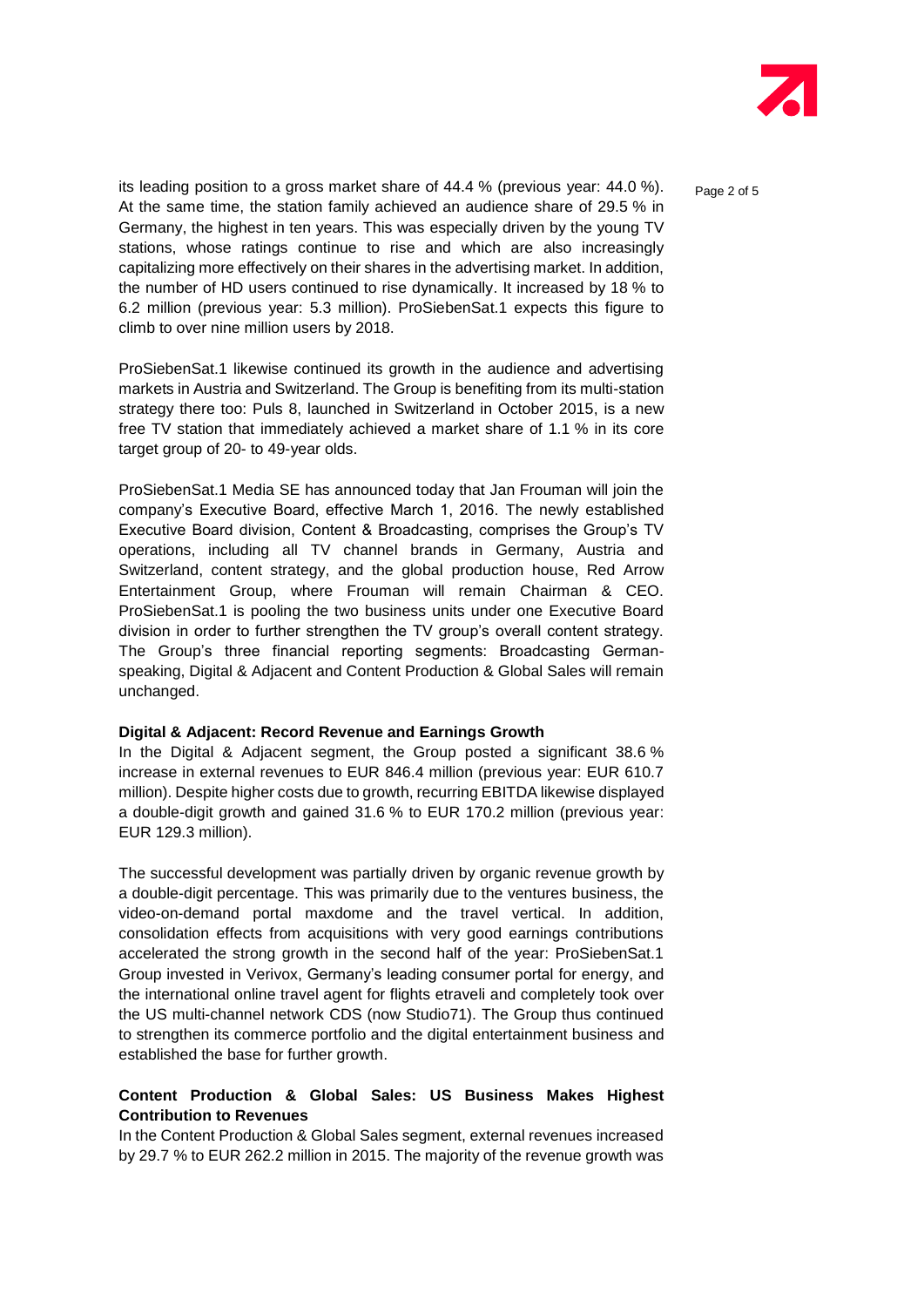

organic, while the production business in the USA again supplied the largest  $P_{\text{a}ae 3 of 5}$ share of revenues. Recurring EBITDA performed similarly dynamically with an increase of 30.8 % to EUR 25.0 million (previous year: EUR 19.1 million). Red Arrow continued to enlarge its global presence in 2015: in the USA, Red Arrow invested in the production firm Karga Seven Pictures and founded Ripple Entertainment, a digital hub the Group will use to maximize the value of its existing content portfolio. The Company has also announced today that Red Arrow and the production firm Smuggler are to found a joint venture called Cove Pictures. Cove will produce drama, comedy and factual programs.

#### **ProSiebenSat.1 Invests in Profitable and Dynamic Growth**

ProSiebenSat.1 Group grew organically in all segments in 2015 and simultaneously invested in new, dynamic markets. Costs therefore increased growth-related, mainly due to portfolio additions and the higher business volume in the Digital & Adjacent segment. Operating costs adjusted for non-recurring expenses, depreciation, and amortization amounted to EUR 2.355 billion. This equates to an increase of 15.0 % or EUR 307.6 million compared to financial year 2014.

#### **Leverage Ratio Remains in Target Range despite M&A activities**

The financial result improved slightly compared to 2014 and amounted to minus EUR 126.4 million (previous year: EUR -134.4 million). Interest expenses fell by EUR 8.0 million to EUR 93.4 million. Other financial result amounted to minus EUR 39.0 million (previous year: EUR -39.4 million) and was therefore nearly on a par with the previous year despite negative measurement effects on individual minority interests in the fourth quarter of 2015.

The Group practices proactive financial management and uses favorable market opportunities to secure attractive conditions for its borrowings. In April 2015, therefore, the Group extended its term loan and the revolving credit facility by another year to April 2020. In addition, ProSiebenSat.1 increased the volume of the loan by EUR 700.0 million to EUR 2.100 billion in October 2015.

Against the backdrop of increased M&A activities, net financial debt increased by EUR 437.9 million to EUR 1.940 billion as of December 31, 2015. Net financial debt is defined as total borrowings minus cash and cash equivalents and certain current financial assets. It is used to derive the leverage ratio, which was 2.1 times as of December 31, 2015 (previous year: 1.8 times). The leverage factor therefore remains within the planned target range of 1.5 to 2.5 times.

# **Executive Board Proposes Attractive Dividend of EUR 1.80**

The Group aims to let its shareholders participate appropriately in its success. The dividend policy therefore targets to an annual distribution of 80 % to 90 % of underlying net income from continuing operations. The Executive Board recommends that the Supervisory Board proposes to increase the dividend by 12.5 % to EUR 1.80 per common share for 2015 (previous year: EUR 1.60) to the shareholders` meeting in June 2016. This equates to a payout ratio of 82.5 % (previous year: 81.6 %). This results in an attractive dividend yield of 3.8 % compared to the closing price at the end of 2015.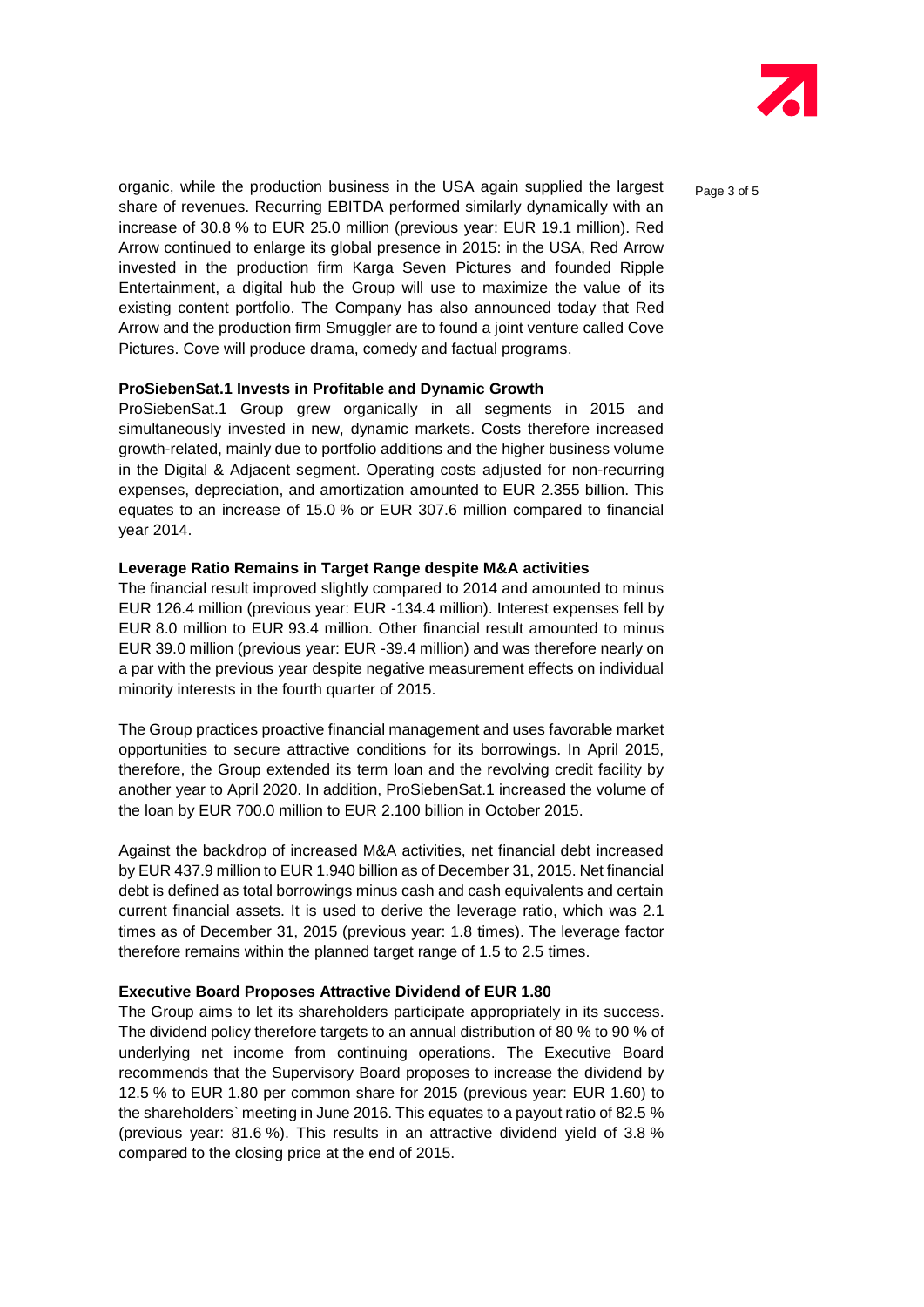

Page 4 of 5

# **Positive Outlook for Financial Year 2016**

ProSiebenSat.1 Group, supported by a domestic economy that remains positive, has made a good start to the first quarter of 2016. We expect to continue our profitable revenue growth in all three segments and aim to increase our consolidated revenues by more than 10 % overall. This already includes the acquisitions from 2015. Recurring EBITDA and underlying net income are set to exceed the previous year's level once again. Thanks to our high TV reach and the consistent interconnection with our digital business, we have laid the foundation for sustainable growth: by the end of 2018, we want to increase our revenues by EUR 1.85 billion compared to 2012 to a total of EUR 4.2 billion. At the end of 2015, the Group had already achieved approximatelyhalf of this.

| EUR <sub>m</sub>                                                 | 2015     | 2014     | Change %    |
|------------------------------------------------------------------|----------|----------|-------------|
|                                                                  |          |          |             |
| Revenues                                                         | 3,260.7  | 2,875.6  | $+13.4%$    |
| <b>Total costs</b>                                               | 2,555.4  | 2,209.0  | +15.7%      |
| Operating costs <sup>(1)</sup>                                   | 2,354.5  | 2,046.9  | $+15.0%$    |
| Recurring EBITDA <sup>(2)</sup>                                  | 925.5    | 847.3    | $+9.2%$     |
| <b>Recurring EBITDA</b><br>(in %)                                | 28.4     | 29.5     | $-1.1$ Pts. |
| <b>EBITDA</b>                                                    | 881.1    | 818.4    | $+7.7%$     |
| Non-recurring items                                              | $-44.4$  | $-28.9$  | +53.6%      |
| <b>EBIT</b>                                                      | 729.9    | 694.5    | $+5.1%$     |
| Financial result                                                 | $-126.4$ | $-134.4$ | $-6.0\%$    |
| Consolidated net<br>result (after non-<br>controlling interests) | 390.6    | 373.5    | $+4.6%$     |
| Underlying net<br>income $^{(3)}$                                | 467.5    | 418.9    | $+11.6%$    |
| Basic earnings per<br>share (underlying)<br>(EUR)                | 2.19     | 1.96     | $+11.4%$    |
| Free cash flow                                                   | $-1.2$   | 276.5    | - / -       |
| Cash flow from<br>operating activities                           | 1,520.5  | 1,424.8  | $+6.7%$     |

### **ProSiebenSat.1 Group key figures on the basis of continuing operations**

| l EUR m | Dec 31, 15 | Dec 31, 14 | Change |
|---------|------------|------------|--------|
|         |            |            |        |